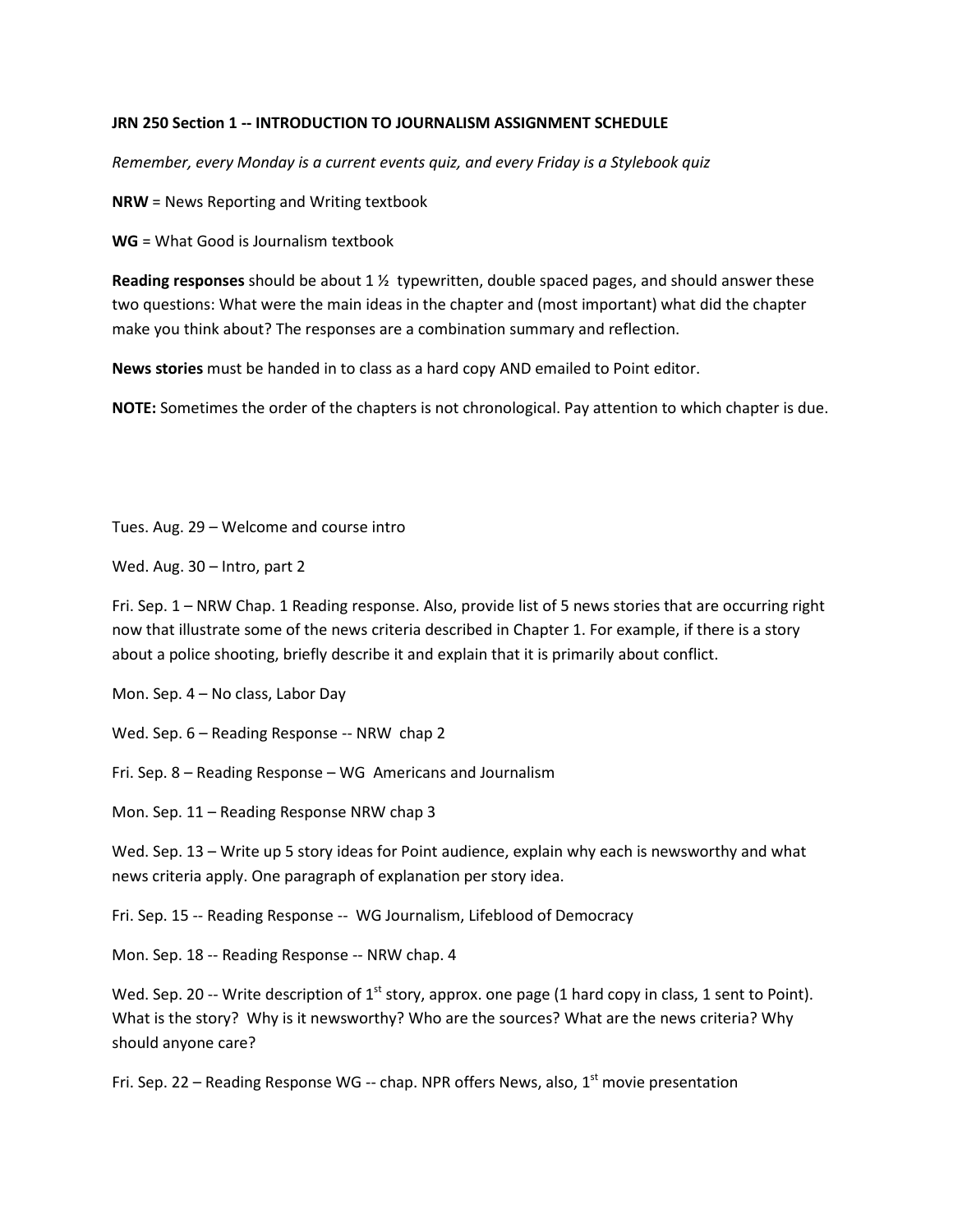- Mon. Sep. 25 Reading Response NRW chap. 5
- Wed. Sep.  $27 1$ <sup>st</sup> Story due (hard copy in class, email to Point editor)
- Fri. Sep. 29 -- Reading Response WG -- chap. Hometown Newspaper, also,  $2^{nd}$  movie presentation
- Mon. Oct. 2 -- Reading Response -- NRW chap. 8 (NOTE: We're changing the order!)
- Wed. Oct. 4 2nd story due (one hard copy brought to class, one emailed to Point)
- Fri. Oct.  $6$  Reading Response WG –chap. Watchdogs of Government, also 3<sup>rd</sup> movie presentation
- Mon. Oct. 9 Reading Response -- NRW chap. 9
- Wed. Oct. 11 -- 3<sup>rd</sup> Story Due (hard copy in class, email Point editor)
- Fri. Oct. 13 Reading Response, WG -- Journalism Builds New Democracies, also  $4<sup>th</sup>$  movie presentation
- Mon. Oct. 16 –Reading Response, NRW chap 7
- Wed. Oct.  $18 4$ <sup>th</sup> story due (hard copy in class and email Point)
- Fri. Oct. 20 No class, Fall Break
- Mon. Oct. 23 Reading Response -- NRW chap 6
- Wed. Oct. 25 5th Story Due (hard copy in class and email Point)
- Fri. Oct. 27 Reading Response, WG -- chap. Investigative Reporting, also 5<sup>th</sup> Movie presentation
- Mon. Oct. 30 Reading Response NRW chap 10
- Wed. Nov. 1 6th Story Due (in class and email Point)
- Fri. Nov. 3 no class
- Mon. Nov. 6 -- Reading Response NRW chap. 11
- Wed. Nov.  $8 7<sup>th</sup>$  Story due (in class and email Point)
- Fri. Nov. 10 Reading Response WG -- chap. Computer Assisted Journalism, also, 6th Movie presentation
- Mon. Nov. 13 Reading Response NRW chap. 12
- Wed. Nov.  $15 8^{th}$  Story Due (in class and email Point)
- Fri. Nov. 17 Reading Response NRW chap. 13, also,  $7<sup>th</sup>$  Movie presentation
- Mon. Nov. 20 Reading Response NRW chap. 14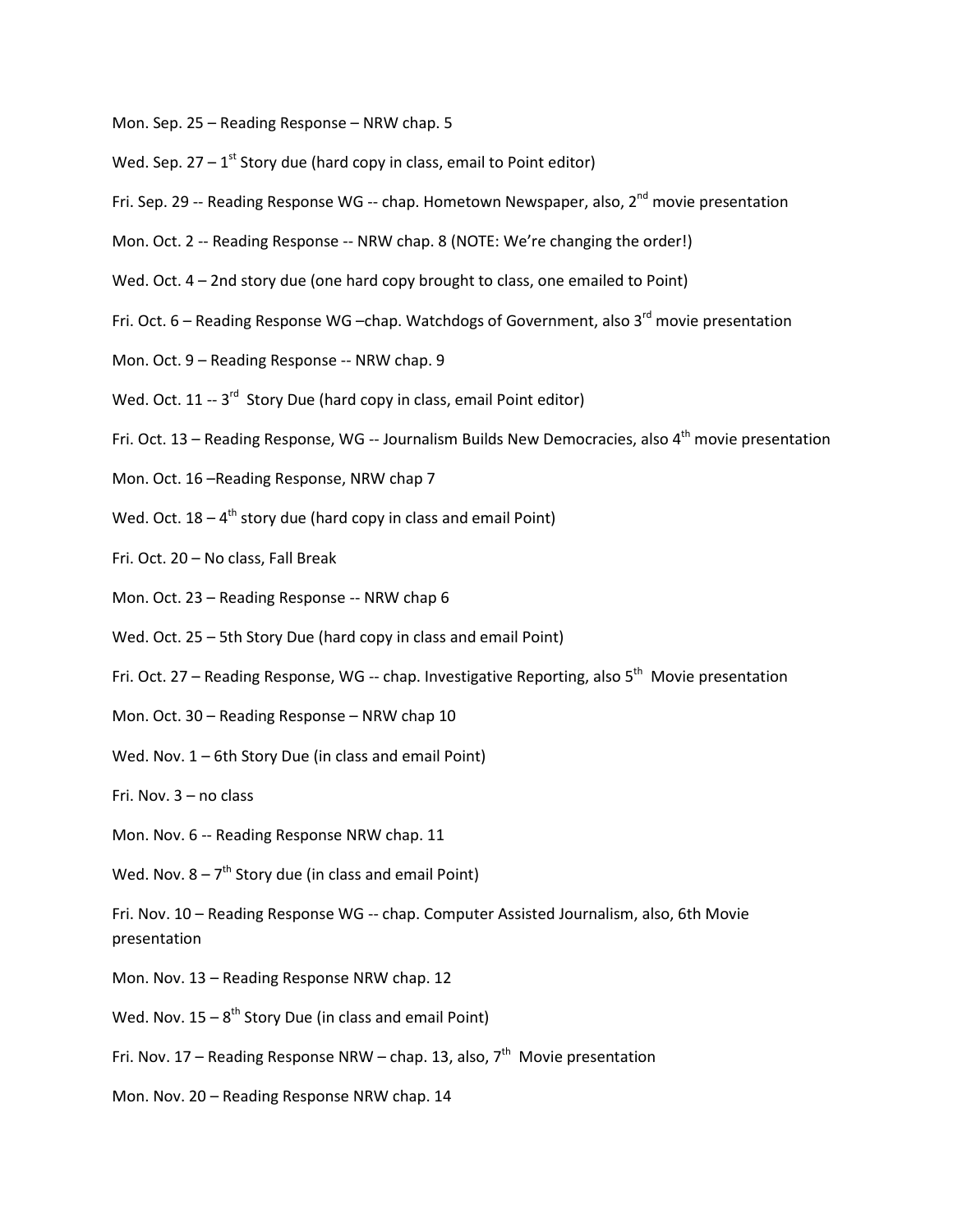Wed. Nov. 22 – no class, Thanksgiving

Fri. Nov. 24 – no class, Thanksgiving

Mon. Nov. 27 – nothing due

Wed. Nov. 29 -- Reading Response NRW chap. 15 AND 17

Fri. Dec. 1 -- Reading Response NRW chap. 18 (NOTE different order!) 8<sup>th</sup> Movie presentation

Mon. Dec. 4 – Reading Response NRW chap. 19

Wed. Dec.  $6 - 9$ <sup>th</sup> story due (in class and email Point)

Fri. Dec. 8 – Reading Response NRW chap. 20

Wed. Dec. 13 7:30 am -- FINAL EXAM

## EXTRA CREDIT MOVIES YOU CAN WATCH

Each requires a two-paragraph summary of the main plot of the movie, and AT LEAST one page describing the journalism issues portrayed. Connect those issues to what you are learning in class.

These movies can also be used in the class presentations.

The Killing Fields Almost Famous Good Night and Good Luck The Insider Absence of Malice Broadcast News Nightcrawler The China Syndrome Veronica Guerin The Most Dangerous Man in America (about Daniel Ellsberg) Welcome to Sarajevo